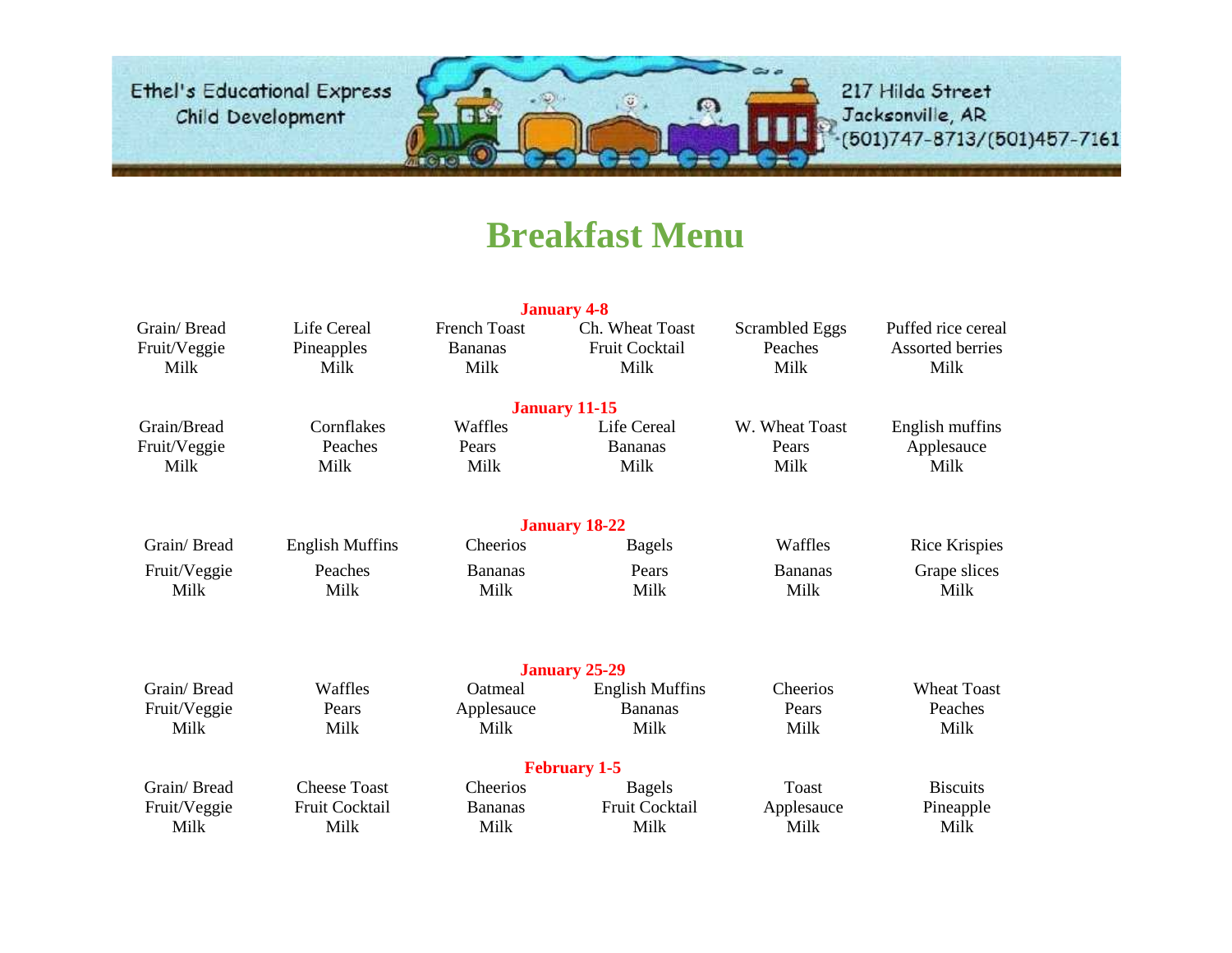

|                                     |                                   |                                               | <b>February 8-12</b>                      |                                          |                                                       |
|-------------------------------------|-----------------------------------|-----------------------------------------------|-------------------------------------------|------------------------------------------|-------------------------------------------------------|
| Grain/Bread<br>Fruit/Veggie<br>Milk | Life Cereal<br>Pineapples<br>Milk | <b>French Toast</b><br><b>Bananas</b><br>Milk | Ch. Wheat Toast<br>Fruit Cocktail<br>Milk | <b>Scrambled Eggs</b><br>Peaches<br>Milk | Puffed rice cereal<br><b>Assorted berries</b><br>Milk |
|                                     |                                   |                                               | <b>February 15-19</b>                     |                                          |                                                       |
| Grain/Bread                         | Cornflakes                        | Waffles                                       | Life Cereal                               | W. Wheat Toast                           | English muffins                                       |
| Fruit/Veggie<br>Milk                | Peaches<br>Milk                   | Pears<br>Milk                                 | <b>Bananas</b><br>Milk                    | Pears<br>Milk                            | Applesauce<br>Milk                                    |
|                                     |                                   |                                               | <b>February 22-26</b>                     |                                          |                                                       |
| Grain/Bread                         | Cheerios                          | Waffles                                       | <b>French Toast</b>                       | W. Wheat Toast                           | Waffles                                               |
| Fruit/Veggie<br>Milk                | Grape Juice<br>Milk               | Apple Juice<br>Milk                           | <b>Apple Sauce</b><br>Milk                | Pineapples<br>Milk                       | Peaches<br>Milk                                       |
|                                     |                                   |                                               | <b>February 29-March 4</b>                |                                          |                                                       |
| Grain/Bread                         | <b>English Muffins</b>            | Cheerios                                      | <b>Bagels</b>                             | Waffles                                  | <b>Rice Krispies</b>                                  |
| Fruit/Veggie<br>Milk                | Peaches<br>Milk                   | <b>Bananas</b><br>Milk                        | Pears<br>Milk                             | <b>Bananas</b><br>Milk                   | Grape slices<br>Milk                                  |
|                                     |                                   |                                               | <b>March 7-11</b>                         |                                          |                                                       |
| Grain/Bread                         | Waffles                           | Oatmeal                                       | <b>English Muffins</b>                    | Cheerios                                 | <b>Wheat Toast</b>                                    |
| Fruit/Veggie<br>Milk                | Pears<br>Milk                     | Applesauce<br>Milk                            | <b>Bananas</b><br>Milk                    | Pears<br>Milk                            | Peaches<br>Milk                                       |
|                                     |                                   |                                               | <b>March 14-18</b>                        |                                          |                                                       |
| Grain/Bread                         | <b>Cheese Toast</b>               | Cheerios                                      | <b>Bagels</b>                             | <b>Toast</b>                             | <b>Biscuits</b>                                       |
| Fruit/Veggie<br>Milk                | Fruit Cocktail<br>Milk            | <b>Bananas</b><br>Milk                        | Fruit Cocktail<br>Milk                    | Applesauce<br>Milk                       | Pineapple<br>Milk                                     |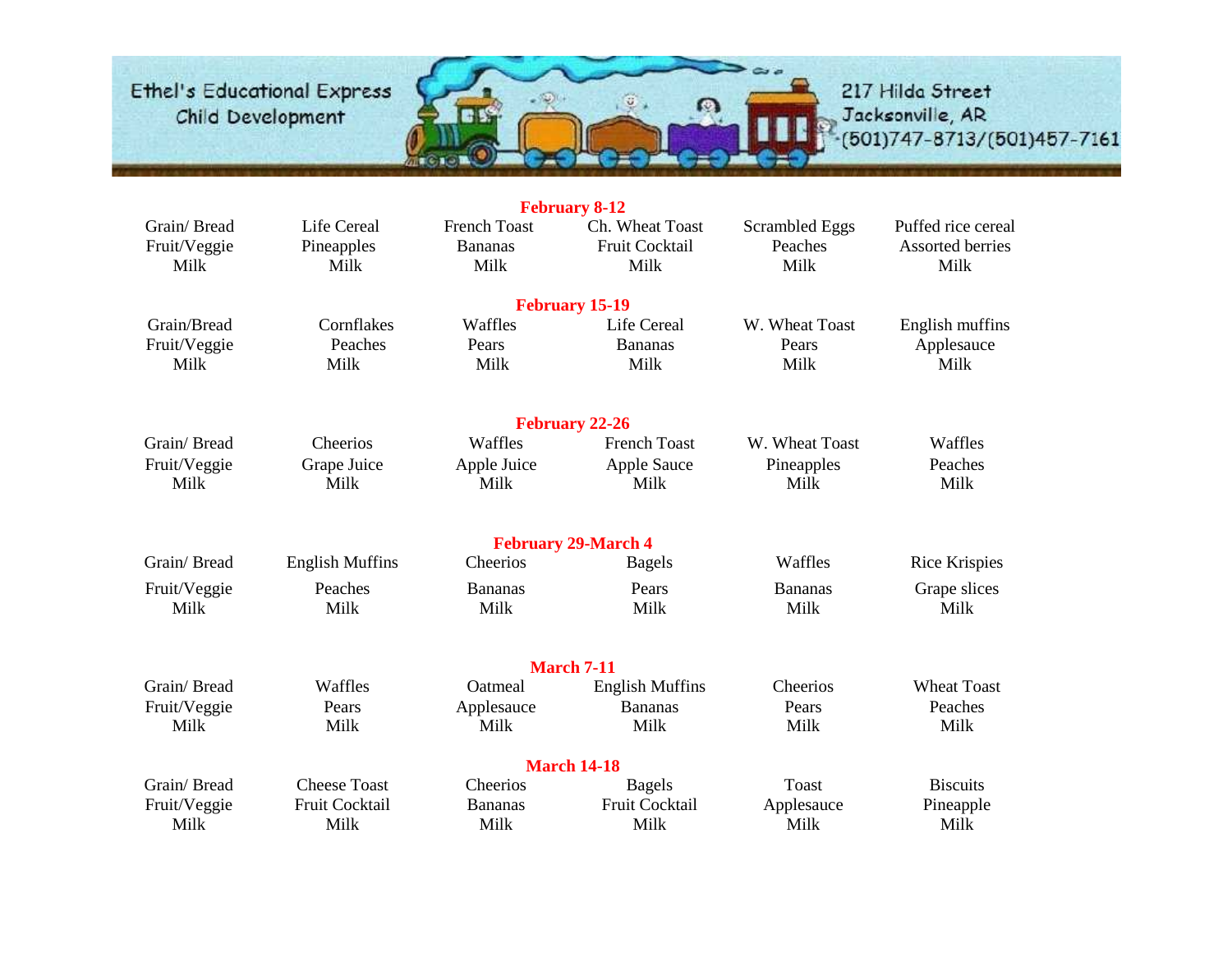

|                                     |                                   |                                               | <b>March 21-25</b>                        |                                   |                                                       |
|-------------------------------------|-----------------------------------|-----------------------------------------------|-------------------------------------------|-----------------------------------|-------------------------------------------------------|
| Grain/Bread<br>Fruit/Veggie<br>Milk | Life Cereal<br>Pineapples<br>Milk | <b>French Toast</b><br><b>Bananas</b><br>Milk | Ch. Wheat Toast<br>Fruit Cocktail<br>Milk | Scrambled Eggs<br>Peaches<br>Milk | Puffed rice cereal<br><b>Assorted berries</b><br>Milk |
|                                     |                                   |                                               | <b>March 28-April 1</b>                   |                                   |                                                       |
| Grain/Bread                         | Cornflakes                        | Waffles                                       | Life Cereal                               | W. Wheat Toast                    | English muffins                                       |
| Fruit/Veggie<br>Milk                | Peaches<br>Milk                   | Pears<br>Milk                                 | <b>Bananas</b><br>Milk                    | Pears<br>Milk                     | Applesauce<br>Milk                                    |
|                                     |                                   |                                               | <b>April 4-8</b>                          |                                   |                                                       |
| Grain/Bread                         | <b>French Toast</b>               | Waffles                                       | W. Wheat Toast                            | <b>French Toast</b>               | Waffles                                               |
| Fruit/Veggie                        | <b>Apple Sauce</b>                | Pears                                         | <b>Apple Sauce</b>                        | Pineapples                        | Peaches                                               |
| Milk                                | Milk                              | Milk                                          | Milk                                      | Milk                              | Milk                                                  |
|                                     |                                   |                                               | <b>April 11-15</b>                        |                                   |                                                       |
| Grain/Bread                         | <b>English Muffins</b>            | Cheerios                                      | <b>Bagels</b>                             | Waffles                           | <b>Rice Krispies</b>                                  |
| Fruit/Veggie                        | Peaches                           | <b>Bananas</b>                                | Pears                                     | <b>Bananas</b>                    | Grape slices                                          |
| Milk                                | Milk                              | Milk                                          | Milk                                      | Milk                              | Milk                                                  |
|                                     |                                   |                                               | <b>April 18-22</b>                        |                                   |                                                       |
| Grain/Bread                         | Waffles                           | Oatmeal                                       | Cinnamon<br>Roll                          | Cheerios                          | <b>Wheat Toast</b>                                    |
| Fruit/Veggie                        | Pears                             | Applesauce                                    | <b>Bananas</b>                            | Pears                             | Peaches                                               |
| Milk                                | Milk                              | Milk                                          | Milk                                      | Milk                              | Milk                                                  |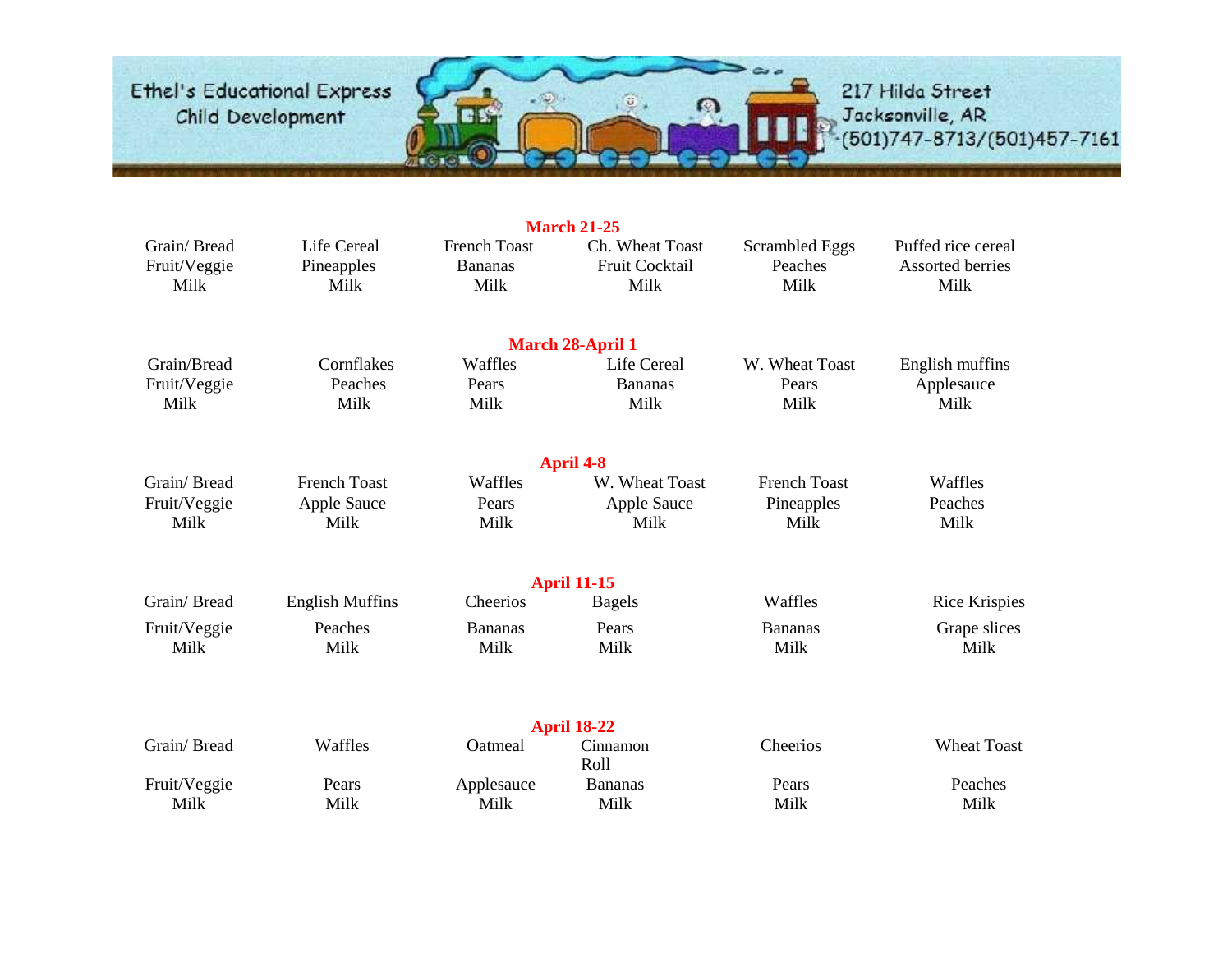

| <b>April 25-29</b> | <b>Monday</b>          | <b>Tuesday</b>     | Wednesday                        | <b>Thursday</b>     | Friday               |
|--------------------|------------------------|--------------------|----------------------------------|---------------------|----------------------|
| Grain/Bread        | <b>French Toast</b>    | <b>Wheat Toast</b> | Cinnamon Roll                    | W. Wheat Toast      | Waffles              |
| Fruit/Veggie       | Banana                 | Orange Juice       | Apple Sauce                      | Fruit Cocktail      | Peaches              |
| Milk               | Milk                   | Milk               | Milk                             | Milk                | Milk                 |
|                    |                        |                    | <b>May 2-6</b>                   |                     |                      |
| Grain/Bread        | <b>French Toast</b>    | Waffles            | W. Wheat Toast                   | <b>French Toast</b> | Waffles              |
| Fruit/Veggie       | Apple Sauce            | Pears              | Apple Sauce                      | Pineapples          | Peaches              |
| Milk               | Milk                   | Milk               | Milk                             | Milk                | Milk                 |
| Grain/Bread        | <b>English Muffins</b> | Cheerios           | <b>May 9-13</b><br><b>Bagels</b> | Waffles             | <b>Rice Krispies</b> |
| Fruit/Veggie       | Peaches                | <b>Bananas</b>     | Pears                            | <b>Bananas</b>      | Grape slices         |
| Milk               | Milk                   | Milk               | Milk                             | Milk                | Milk                 |
|                    |                        |                    | <b>May 16-20</b>                 |                     |                      |
| Grain/Bread        | Waffles                | Oatmeal            | <b>English Muffins</b>           | Cheerios            | <b>Wheat Toast</b>   |
| Fruit/Veggie       | Pears<br>Milk          | Applesauce<br>Milk | <b>Bananas</b><br>Milk           | Pears<br>Milk       | Peaches<br>Milk      |
| Milk               |                        |                    |                                  |                     |                      |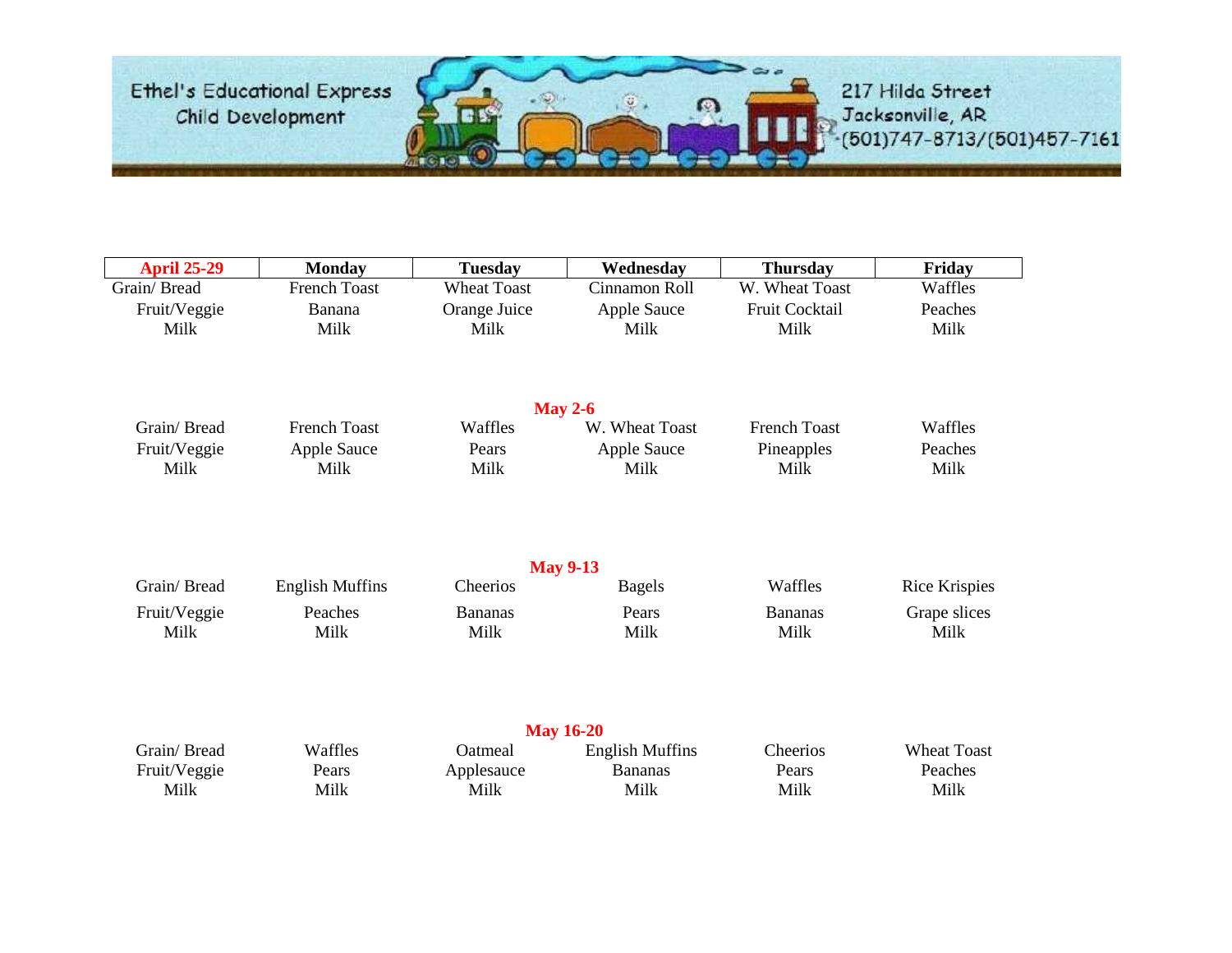Ethel's Educational Express<br>Child Development 217 Hilda Street  $\Omega$ , Jacksonville, AR<br>-(501)747-8713/(501)457-7161

**May 23-27**

| Grain/Bread  | <b>French Toast</b> | Waffles | W. Wheat Toast     | <b>French Toast</b> | Waffles |
|--------------|---------------------|---------|--------------------|---------------------|---------|
| Fruit/Veggie | Apple Sauce         | Pears   | <b>Apple Sauce</b> | Pineapples          | Peaches |
| Milk         | Milk                | Milk    | Milk               | Milk                | Milk    |
|              |                     |         | May 30-June 3      |                     |         |
| Grain/Bread  | <b>French Toast</b> | Waffles | W. Wheat Toast     | <b>French Toast</b> | Waffles |
| Fruit/Veggie | Apple Sauce         | Pears   | Apple Sauce        | Pineapples          | Peaches |
| Milk         | Milk                | Milk    | Milk               | Milk                | Milk    |
|              |                     |         | <b>June 6-10</b>   |                     |         |
| Grain/Bread  | Cheerios            | Waffles | W. Wheat Toast     | <b>French Toast</b> | Waffles |
| Fruit/Veggie | Banana              | Pears   | <b>Apple Sauce</b> | Pineapples          | Peaches |
| Milk         | Milk                | Milk    | Milk               | Milk                | Milk    |
|              |                     |         | <b>June 13-17</b>  |                     |         |
| Grain/Bread  | <b>French Toast</b> | Waffles | W. Wheat Toast     | <b>French Toast</b> | Waffles |
| Fruit/Veggie | <b>Apple Sauce</b>  | Pears   | Apple Sauce        | Pineapples          | Peaches |
| Milk         | Milk                | Milk    | Milk               | Milk                | Milk    |
|              |                     |         | <b>June 20-24</b>  |                     |         |
| Grain/Bread  | <b>French Toast</b> | Waffles | W. Wheat Toast     | <b>French Toast</b> | Waffles |
| Fruit/Veggie | Apple Sauce         | Pears   | <b>Apple Sauce</b> | Pineapples          | Peaches |
| Milk         | Milk                | Milk    | Milk               | Milk                | Milk    |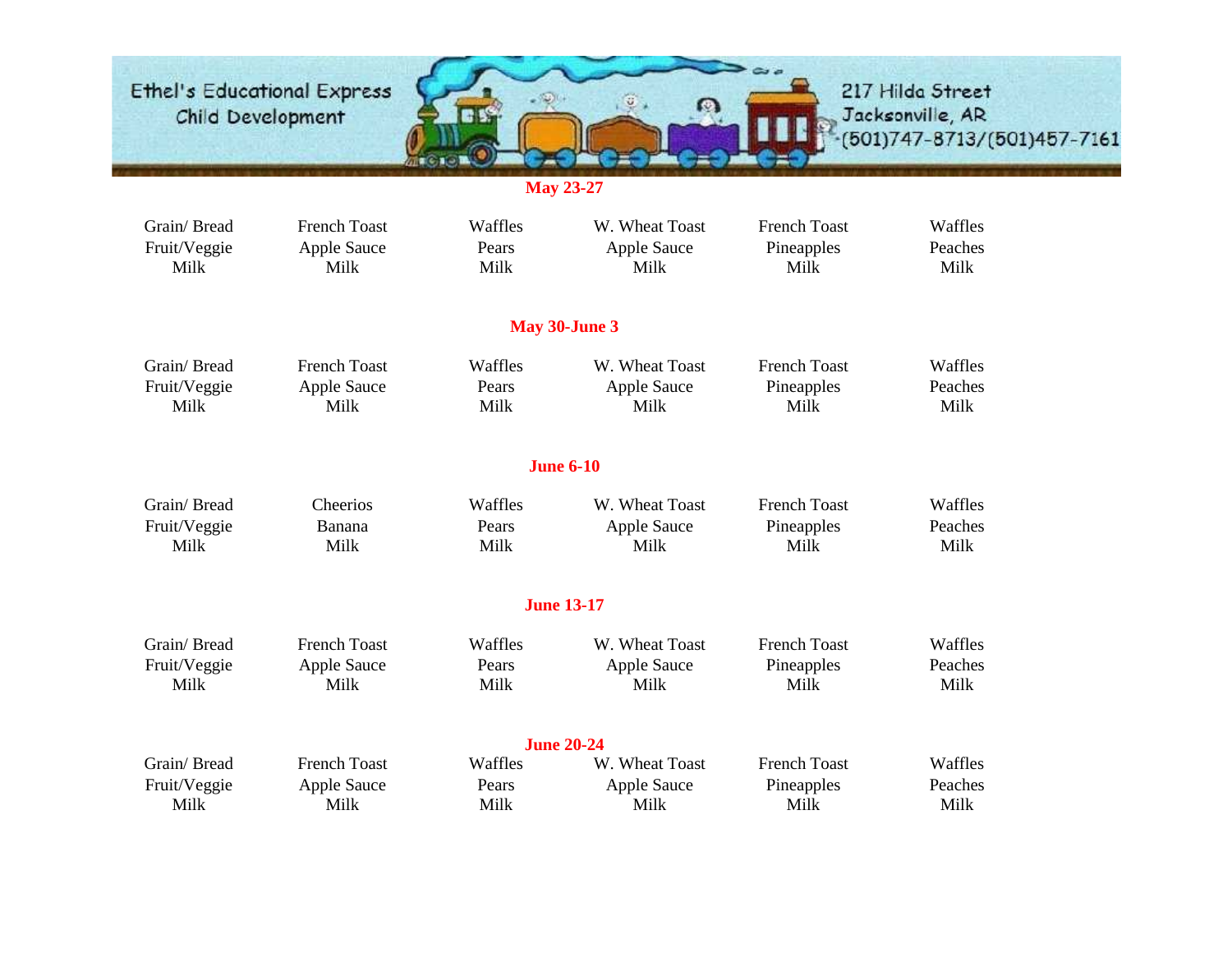

217 Hilda Street , Jacksonville, AR<br>-(501)747-8713/(501)457-7161

### **June 27-July 1**

| Grain/Bread<br>Fruit/Veggie<br>Milk | <b>Cheese Toast</b><br>Fruit Cocktail<br>Milk | Cheerios<br><b>Bananas</b><br>Milk | <b>Bagels</b><br>Fruit Cocktail<br>Milk | <b>Toast</b><br>Applesauce<br>Milk | <b>Biscuits</b><br>Pineapple<br>Milk |
|-------------------------------------|-----------------------------------------------|------------------------------------|-----------------------------------------|------------------------------------|--------------------------------------|
|                                     |                                               |                                    | <b>July 4-8</b>                         |                                    |                                      |
| Grain/Bread                         | Life Cereal                                   | <b>French Toast</b>                | Ch. Wheat Toast                         | <b>Scrambled Eggs</b>              | Puffed rice cereal                   |
| Fruit/Veggie<br>Milk                | Pineapples<br>Milk                            | <b>Bananas</b><br>Milk             | Fruit Cocktail<br>Milk                  | Peaches<br>Milk                    | Assorted berries<br>Milk             |
|                                     |                                               |                                    | <b>July 11-July 15</b>                  |                                    |                                      |
| Grain/Bread                         | Cornflakes                                    | Waffles                            | Life Cereal                             | W. Wheat Toast                     | English muffins                      |
| Fruit/Veggie                        | Peaches                                       | Pears                              | <b>Bananas</b>                          | Pears                              | Applesauce                           |
| Milk                                | Milk                                          | Milk                               | Milk                                    | Milk                               | Milk                                 |
|                                     |                                               |                                    | <b>July 18-22</b>                       |                                    |                                      |
| Grain/Bread                         | <b>English Muffins</b>                        | Cheerios                           | <b>Bagels</b>                           | Waffles                            | <b>Rice Krispies</b>                 |
| Fruit/Veggie                        | Peaches                                       | <b>Bananas</b>                     | Pears                                   | <b>Bananas</b>                     | Grape slices                         |
| Milk                                | Milk                                          | Milk                               | Milk                                    | Milk                               | Milk                                 |
|                                     |                                               |                                    | <b>July 25-29</b>                       |                                    |                                      |
| Grain/Bread                         | Waffles                                       | Oatmeal                            | <b>English Muffins</b>                  | Cheerios                           | <b>Wheat Toast</b>                   |
| Fruit/Veggie                        | Pears                                         | Applesauce                         | <b>Bananas</b>                          | Pears                              | Peaches                              |
| Milk                                | Milk                                          | Milk                               | Milk                                    | Milk                               | Milk                                 |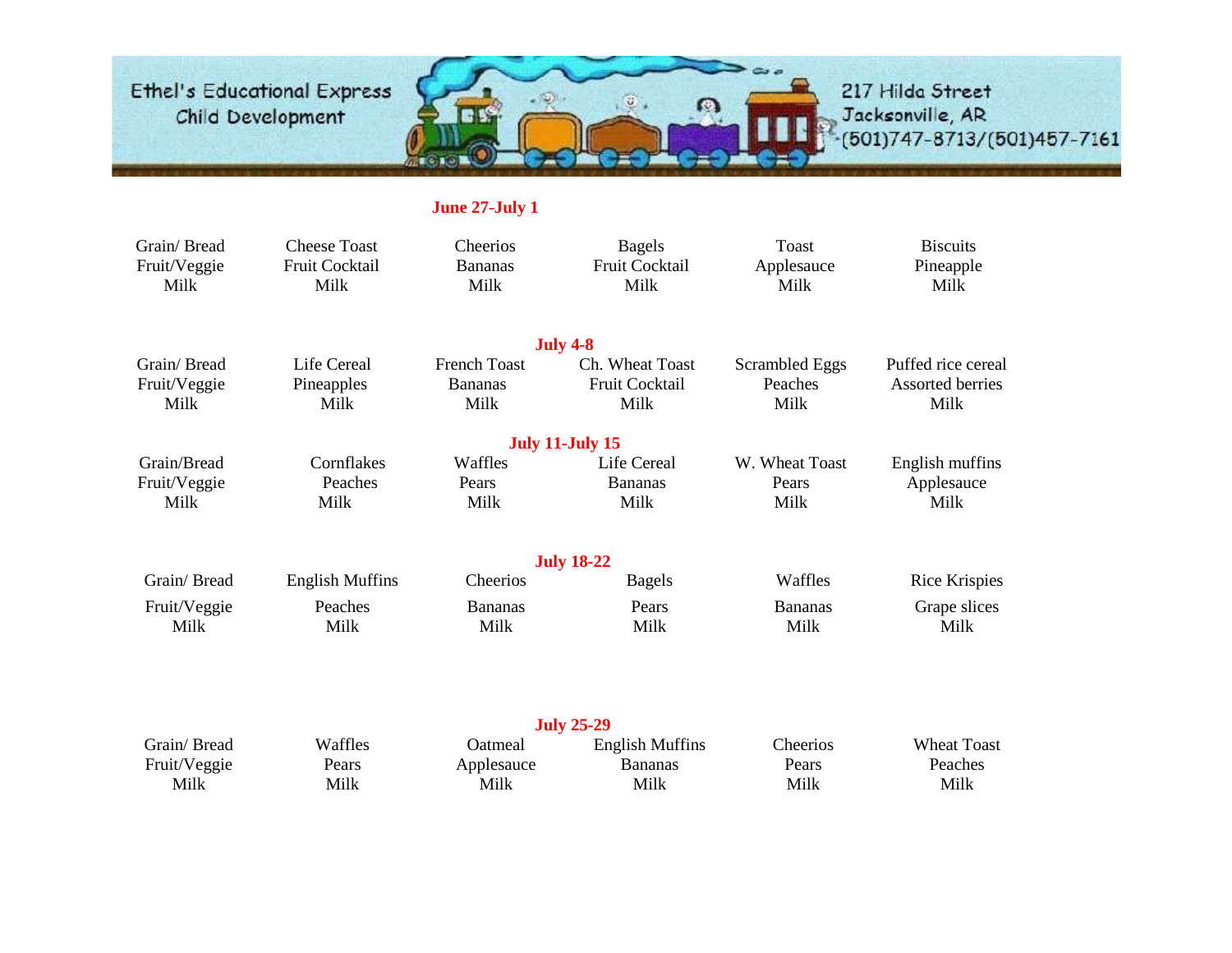

|                                     |                                               |                                    | <b>August 1-5</b>                       |                                    |                                      |
|-------------------------------------|-----------------------------------------------|------------------------------------|-----------------------------------------|------------------------------------|--------------------------------------|
| Grain/Bread<br>Fruit/Veggie<br>Milk | <b>Cheese Toast</b><br>Fruit Cocktail<br>Milk | Cheerios<br><b>Bananas</b><br>Milk | <b>Bagels</b><br>Fruit Cocktail<br>Milk | <b>Toast</b><br>Applesauce<br>Milk | <b>Biscuits</b><br>Pineapple<br>Milk |
|                                     |                                               |                                    | <b>August 8-12</b>                      |                                    |                                      |
| Grain/Bread                         | <b>Life Cereal</b>                            | <b>French Toast</b>                | Ch. Wheat Toast                         | <b>Scrambled Eggs</b>              | Puffed rice cereal                   |
| Fruit/Veggie<br>Milk                | Pineapples<br>Milk                            | <b>Bananas</b><br>Milk             | Fruit Cocktail<br>Milk                  | Peaches<br>Milk                    | Assorted berries<br>Milk             |
|                                     |                                               |                                    | <b>August 15-19</b>                     |                                    |                                      |
| Grain/Bread                         | Cornflakes                                    | Waffles                            | Life Cereal                             | W. Wheat Toast                     | English muffins                      |
| Fruit/Veggie                        | Peaches                                       | Pears                              | <b>Bananas</b>                          | Pears                              | Applesauce                           |
| Milk                                | Milk                                          | Milk                               | Milk                                    | Milk                               | Milk                                 |
|                                     |                                               |                                    | <b>August 22-26</b>                     |                                    |                                      |
| Grain/Bread                         | Cheerios                                      | Waffles                            | <b>French Toast</b>                     | W. Wheat Toast                     | Waffles                              |
| Fruit/Veggie                        | Grape Juice                                   | Apple Juice                        | <b>Apple Sauce</b>                      | Pineapples                         | Peaches                              |
| Milk                                | Milk                                          | Milk                               | Milk                                    | Milk                               | Milk                                 |
|                                     |                                               |                                    | <b>August 29- September 2</b>           |                                    |                                      |
| Grain/Bread                         | <b>English Muffins</b>                        | Cheerios                           | <b>Bagels</b>                           | Waffles                            | Rice Krispies                        |
| Fruit/Veggie                        | Peaches                                       | <b>Bananas</b>                     | Pears                                   | <b>Bananas</b>                     | Grape slices                         |
| Milk                                | Milk                                          | Milk                               | Milk                                    | Milk                               | Milk                                 |
|                                     |                                               |                                    | <b>September 5-9</b>                    |                                    |                                      |
| Grain/Bread                         | Waffles                                       | Oatmeal                            | <b>English Muffins</b>                  | Cheerios                           | <b>Wheat Toast</b>                   |
| Fruit/Veggie                        | Pears                                         | Applesauce                         | <b>Bananas</b>                          | Pears                              | Peaches                              |
| Milk                                | Milk                                          | Milk                               | Milk                                    | Milk                               | Milk                                 |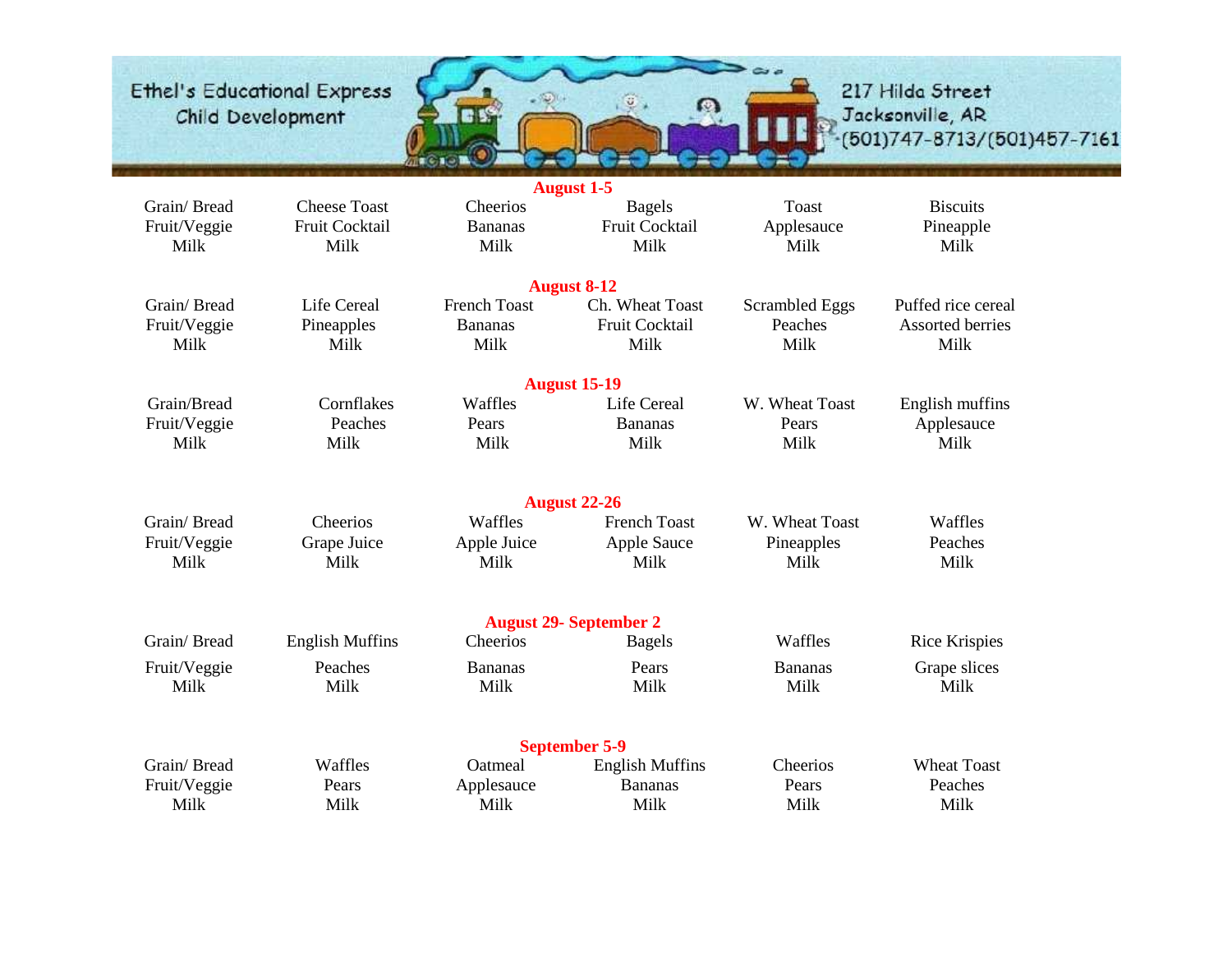

| September 12-16 |                        |                     |                       |                       |                         |  |  |
|-----------------|------------------------|---------------------|-----------------------|-----------------------|-------------------------|--|--|
| Grain/Bread     | <b>Cheese Toast</b>    | Cheerios            | <b>Bagels</b>         | Toast                 | <b>Biscuits</b>         |  |  |
| Fruit/Veggie    | Fruit Cocktail         | <b>Bananas</b>      | <b>Fruit Cocktail</b> | Applesauce            | Pineapple               |  |  |
| Milk            | Milk                   | Milk                | Milk                  | Milk                  | Milk                    |  |  |
|                 |                        |                     |                       |                       |                         |  |  |
|                 |                        |                     | September 19-23       |                       |                         |  |  |
| Grain/Bread     | <b>Life Cereal</b>     | <b>French Toast</b> | Ch. Wheat Toast       | <b>Scrambled Eggs</b> | Puffed rice cereal      |  |  |
| Fruit/Veggie    | Pineapples             | <b>Bananas</b>      | <b>Fruit Cocktail</b> | Peaches               | <b>Assorted berries</b> |  |  |
| Milk            | Milk                   | Milk                | Milk                  | Milk                  | Milk                    |  |  |
|                 |                        |                     | September 26-30       |                       |                         |  |  |
| Grain/Bread     | Cornflakes             | Waffles             | Life Cereal           | W. Wheat Toast        | English muffins         |  |  |
| Fruit/Veggie    | Peaches                | Pears               | <b>Bananas</b>        | Pears                 | Applesauce              |  |  |
| Milk            | Milk                   | Milk                | Milk                  | Milk                  | Milk                    |  |  |
|                 |                        |                     |                       |                       |                         |  |  |
|                 |                        |                     | <b>October 3-7</b>    |                       |                         |  |  |
| Grain/Bread     | <b>French Toast</b>    | Waffles             | W. Wheat Toast        | <b>French Toast</b>   | Waffles                 |  |  |
| Fruit/Veggie    | <b>Apple Sauce</b>     | Pears               | <b>Apple Sauce</b>    | Pineapples            | Peaches                 |  |  |
| Milk            | Milk                   | Milk                | Milk                  | Milk                  | Milk                    |  |  |
|                 |                        |                     |                       |                       |                         |  |  |
|                 |                        |                     | October 10-14         |                       |                         |  |  |
| Grain/Bread     | <b>English Muffins</b> | Cheerios            | <b>Bagels</b>         | Waffles               | Rice Krispies           |  |  |
| Fruit/Veggie    | Peaches                | <b>Bananas</b>      | Pears                 | <b>Bananas</b>        | Grape slices            |  |  |
| Milk            | Milk                   | Milk                | Milk                  | Milk                  | Milk                    |  |  |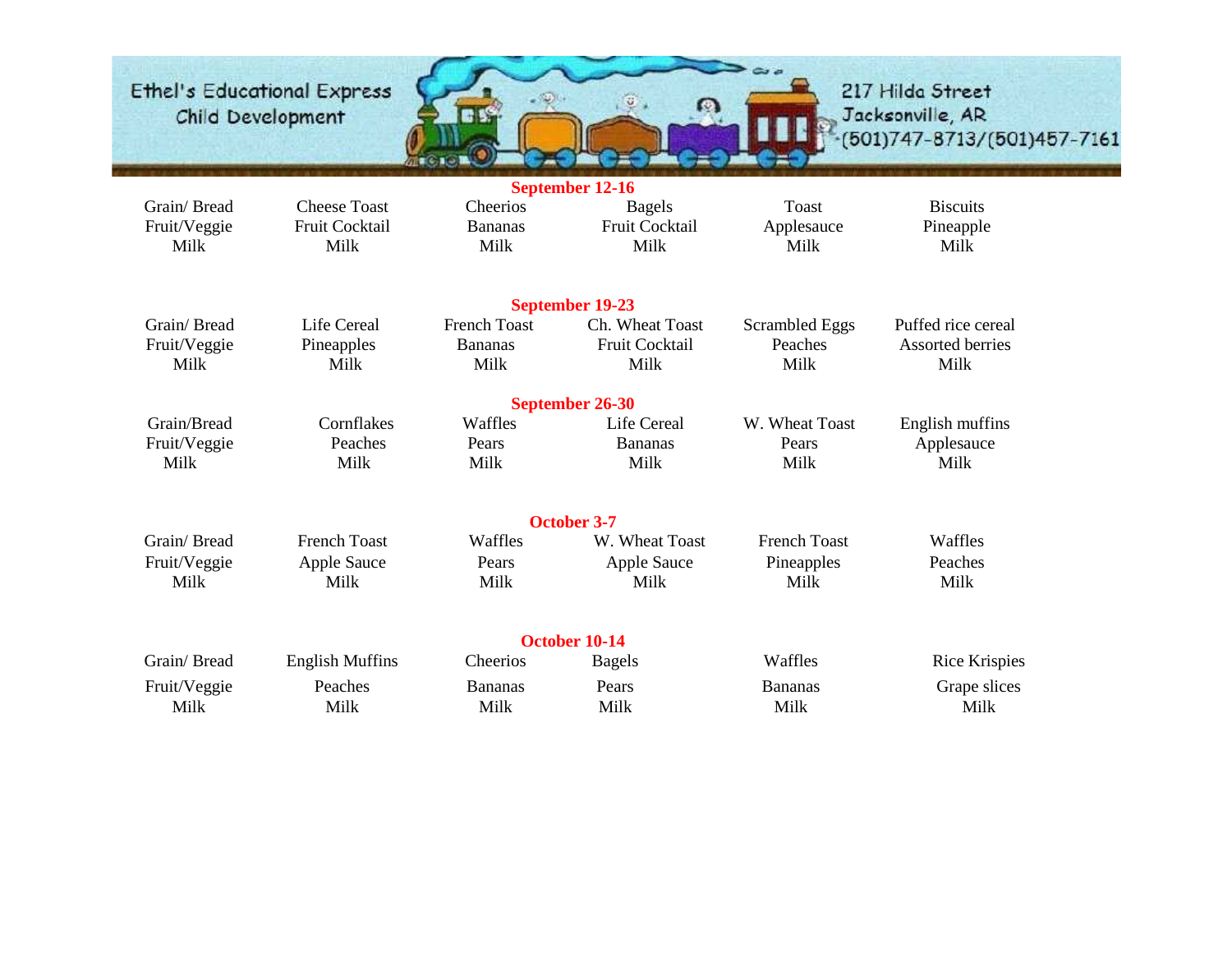

|                      |                     |               | October 17-21                |                     |                    |
|----------------------|---------------------|---------------|------------------------------|---------------------|--------------------|
| Grain/Bread          | Waffles             | Oatmeal       | English<br><b>Muffins</b>    | Cheerios            | <b>Wheat Toast</b> |
| Fruit/Veggie         | Pears               | Applesauce    | <b>Bananas</b>               | Pears               | Peaches            |
| Milk                 | Milk                | Milk          | Milk                         | Milk                | Milk               |
|                      |                     |               | October 24-28                |                     |                    |
| Grain/Bread          | <b>French Toast</b> | Waffles       | W. Wheat Toast               | <b>French Toast</b> | Waffles            |
| Fruit/Veggie<br>Milk | Apple Sauce<br>Milk | Pears<br>Milk | <b>Apple Sauce</b><br>Milk   | Pineapples<br>Milk  | Peaches<br>Milk    |
|                      |                     |               | <b>October 31-November 4</b> |                     |                    |
| Grain/Bread          | <b>French Toast</b> | Waffles       | W. Wheat Toast               | <b>French Toast</b> | Waffles            |
| Fruit/Veggie         | <b>Apple Sauce</b>  | Pears         | <b>Apple Sauce</b>           | Pineapples          | Peaches            |
| Milk                 | Milk                | Milk          | Milk                         | Milk                | Milk               |
|                      |                     |               | <b>November 7-11</b>         |                     |                    |
| Grain/Bread          | <b>French Toast</b> | Waffles       | W. Wheat Toast               | <b>French Toast</b> | Waffles            |
| Fruit/Veggie         | Apple Sauce         | Pears         | <b>Apple Sauce</b>           | Pineapples          | Peaches            |
| Milk                 | Milk                | Milk          | Milk                         | Milk                | Milk               |
|                      |                     |               | <b>November 14-18</b>        |                     |                    |
| Grain/Bread          | <b>French Toast</b> | Waffles       | W. Wheat Toast               | <b>French Toast</b> | Waffles            |
| Fruit/Veggie         | <b>Apple Sauce</b>  | Pears         | <b>Apple Sauce</b>           | Pineapples          | Peaches            |
| Milk                 | Milk                | Milk          | Milk                         | Milk                | Milk               |
|                      |                     |               |                              |                     |                    |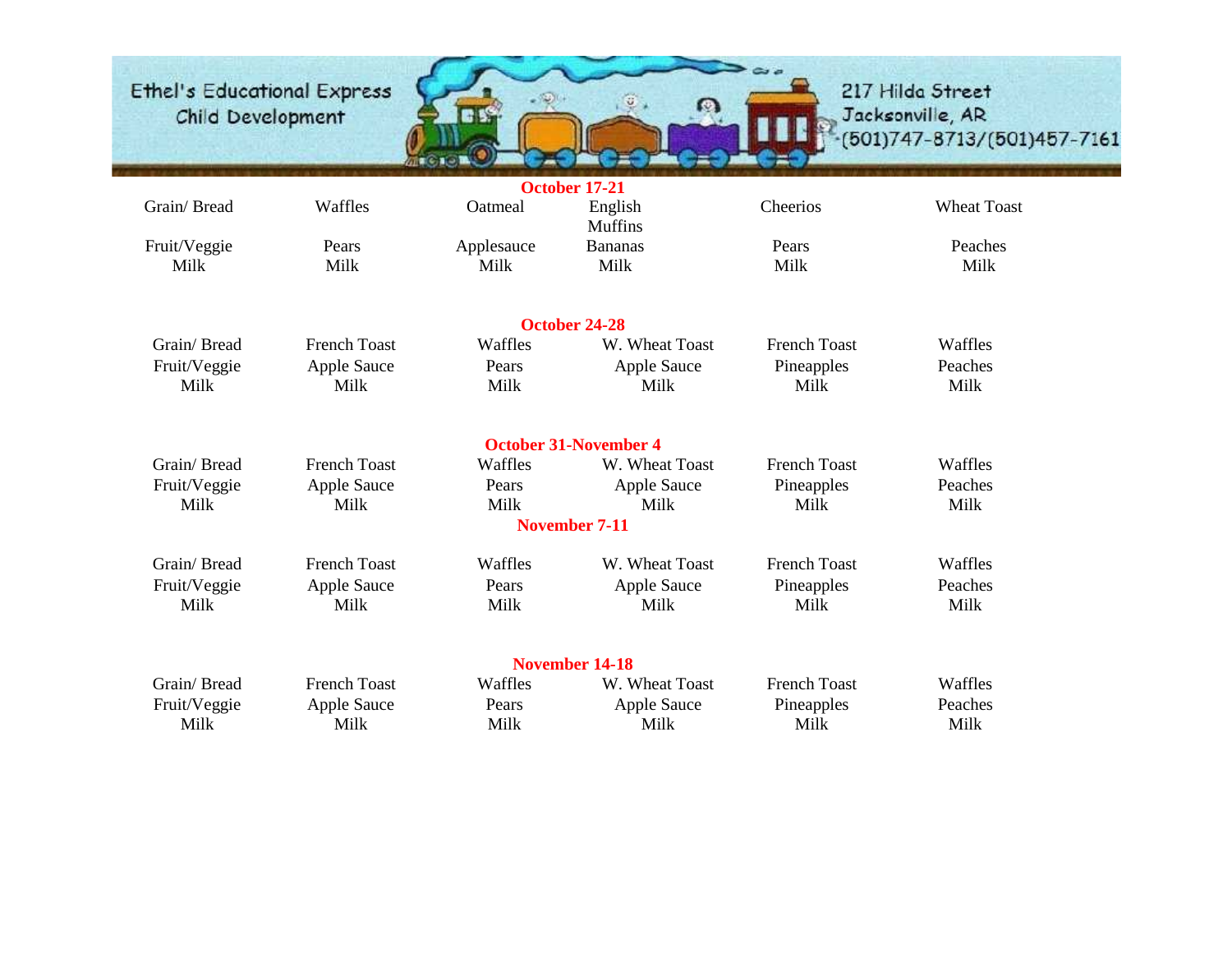

217 Hilda Street , Jacksonville, AR<br>•(501)747-8713/(501)457-7161

#### **November 21-25 (CLOSED Thanksgiving Holiday November 24-27)**

| Grain/Bread<br>Fruit/Veggie<br>Milk | <b>French Toast</b><br>Apple Sauce<br>Milk | Waffles<br>Pears<br>Milk             | W. Wheat Toast<br><b>Apple Sauce</b><br>Milk                          |                                           |                                           |                                     |              |
|-------------------------------------|--------------------------------------------|--------------------------------------|-----------------------------------------------------------------------|-------------------------------------------|-------------------------------------------|-------------------------------------|--------------|
| Grain/Bread<br>Fruit/Veggie<br>Milk | <b>Bagels</b><br>Fruit Cocktail<br>Milk    | Toast<br>Applesauce<br>Milk          | <b>November 28-December 2</b><br><b>Biscuits</b><br>Pineapple<br>Milk | <b>French Toast</b><br>Pineapples<br>Milk | Waffles<br>Peaches<br>Milk                |                                     |              |
| Grain/Bread<br>Fruit/Veggie<br>Milk | <b>Bagels</b><br>Fruit Cocktail<br>Milk    | Toast<br>Applesauce<br>Milk          | <b>December 5-Decmber 9</b><br><b>Biscuits</b><br>Pineapple<br>Milk   |                                           | <b>Cheerios</b><br><b>Bananas</b><br>Milk | <b>Wheat Toast</b><br>Pears<br>Milk |              |
| Grain/Bread<br>Fruit/Veggie         | Cheerios<br><b>Bananas</b>                 | <b>Wheat Toast</b><br>Fruit Cocktail | December 12-16<br><b>Scrambled Eggs</b><br>Peaches                    |                                           | Puffed rice cereal<br>Assorted berries    | Life Cereal<br>Pineapples           | French Toast |
| Milk<br>Grain/Bread                 | Milk<br>Bagel                              | Milk<br><b>O</b> atmeal              | Milk<br>December 19-23<br>English muffins                             | Life Cereal                               | Milk<br><b>Toast</b>                      | Milk                                | Milk         |
| Fruit/Veggie<br>Milk                | Fruit Cocktail<br>Milk                     | Applesauce<br>Milk                   | Applesauce<br>Milk                                                    | <b>Bananas</b><br>Milk                    | <b>Fruits Cocktail</b><br>Milk            |                                     |              |